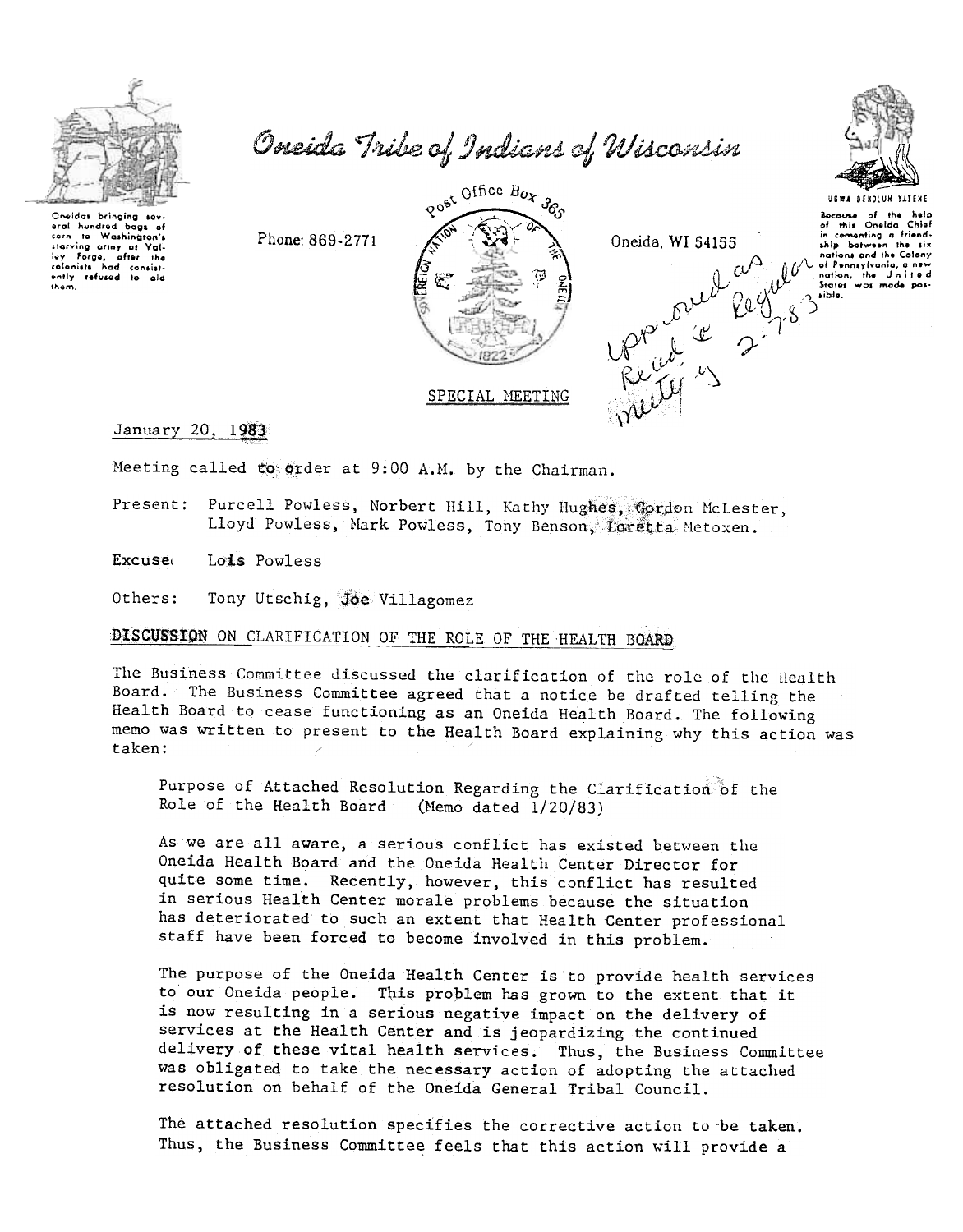Oneida Tribe of Indians of Wisconsin Special Meeting"- January 20, 1983 Page 2 **and 2** *c-2 c-2 c-2 c-2 c-2 c-2 c-2* 

> long term solution to this problem and guarantee the continued delivery of vitally needed health services to our people.

#### RESOLUTION NO. 1-20-83-A

WHEREAS, the Oneida Business Committee has been delegated the responsibility to create sub-organizations within the Oneida governing structure; and, WHEREAS, the Oneida Business Committee in 1974, created the Oneida Health Board for the purpose of setting health policies for the Oneida Tribe in the operation of the Oneida Health Center; and, WHEREAS, revision of the Resolution has been determined by the Oneida Business Committee and by the Oneida Health Board to be necessary to clarify:

- (1) Roles and responsibilities of the Oneida Health Board
- (2) Communications between the Oneida Health Board and th Oneida Health Center personnel
- (3) Policies and Procedures existing and in practice at th Oneida Health Center are to be consistant with all other policies and procedures directed by the Oneida General Tribal Council; and,

WHEREAS, communications, employee and patient morale at the Oneida Health Center have fallen to intolerable levels, due to lack of clarification of the above mentioned policies and procedures; and, WHEREAS, a resolution is currently being developed which clarifies the above mentioned functions of the Oneida Health Board.

NOW THEREFORE BE IT RESOLVED, that the Oneida Health Board and all individual Health Board members are hereby directed to cease functioning as an Oneida Health Board until a resolution is enacted which defines the above mentioned functions of the Oneida Health Board

Mark made a motion to adopt the Resolution and these policies and procedures are to be developed no later than April 1, 1983. Loretta seconded. Motion Carried.

Mark made a motion to approve the memo to the Oneida Health Board of January 20 1983 and that these materials be sent out in the Kalihwisaks. Norbert seconded Motion Carried.

## RESIGNATION OF TED WHITE, HEALTH CENTER DIRECTOR

Tony Utschig presented the following resignation of Ted White:

"As you well know, it has always been my intention to serve the Tribe in any capacity that would be beneficial to the whole community. Also, it has been my intent to retire for several months and I have expressed this to you and others on several different occassions.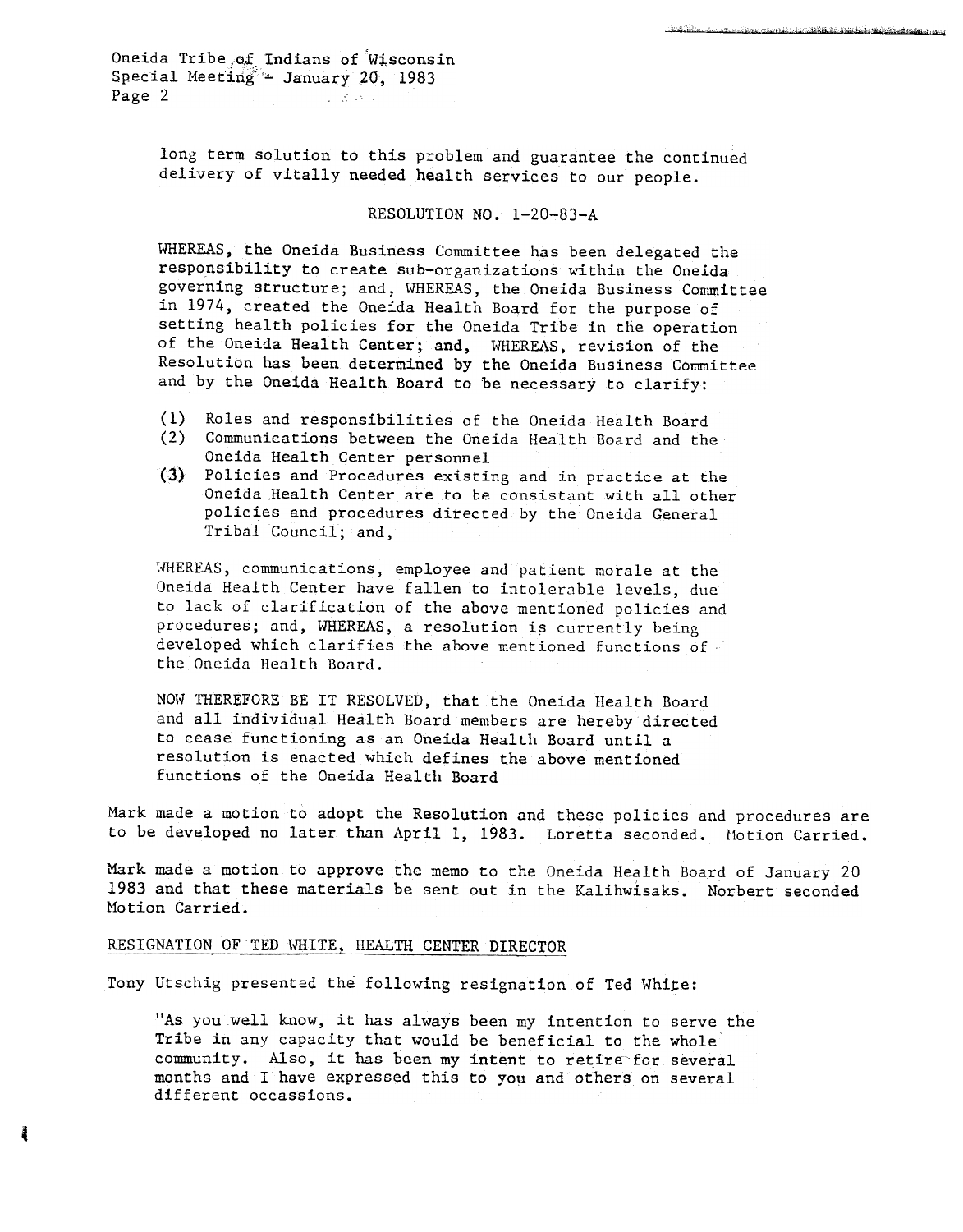Oneida Tribe of Indians of Wisconsin Special Meeting - January 20, 1983 Page 3  $\mathcal{A}$  , the  $\mathcal{A}$  . a Sala

> Therefore, after reviewing the present operations of the Health Center and feeling very confident in the present staff and the quality of services that can be continued to be delivered. I. hereby, submit my resignation as Health Admiristrator to be effective no later than April 1, 1983. I am extending this period of time so that you and the Business Committee can find an adequate replacement for me.

> > Sincerely, Ted White Health Center Administrator

Lloyd moved to accept the resignation of Ted White. Tony Seconded. Motion Carried.

### PRESS RELEASE REGARDING SECRETARY OF INTERIOR JAMES WATT

The following press release was reviewed in response to remarks made by Secretary Watt on January 18, 1983.

#### PRESS RELEASE

The Oneida Tribe of Indians of Wisconsin have found it necessary to respond to remarks made by Secretary Watt on January 18, 1983. After consideration of the matter, the Oneida Tribe is demanding that Secretary Watt be fired immediately, without delay, and furthermore ask for the resignation of President Reagan. As we understand, the Secretary of Interior James Watt speaks for the Reagan Administration and reflects the views of the President and his administrative policies.

Other reasons for this are that Mr. Watt is a representative of the U.S. Trustee who discretionary responsibilities immediately affect the lives of Indian people on Reservations and Indian communities in which they live.. While the remarks were comments on the results of socialism, the underlying implication and attitude displayed by these remarks cannot be tolerated.

For many years, Indian people have had to contend with policies of the U.S. that were designed to create the very problems that Mr. Watt cited. The social problems which he listed are not unique to Reservations of Indian communities, but are, in fact, problems for nations throughout the world. Morever, the incidents of these and many other problems can be traced to the policies fostered by the U. S. Through the Bureau of Indian Affairs and Indian Health Service. Secretary Watt's remarks are cynical and reflect a blatant, dehumanized attitude toward Indian people and bring to mind the termination policies of the Federal government in the 1950's. The assumption that Indians should be forced to integrate into American system flies into the face of the Secretary's statements of the B.I.A., self-determination and could not be any more contradictory.

It is true that the Federal Government has been actively involved directing more and more aspects of affecting lives of Indians on reservations. A reading of current materials on Indians would support some of the factual contentions of Mr. Watt. However, to cite this list of horribles and then to impune Indian people in the process is the rankest kind of bigotry.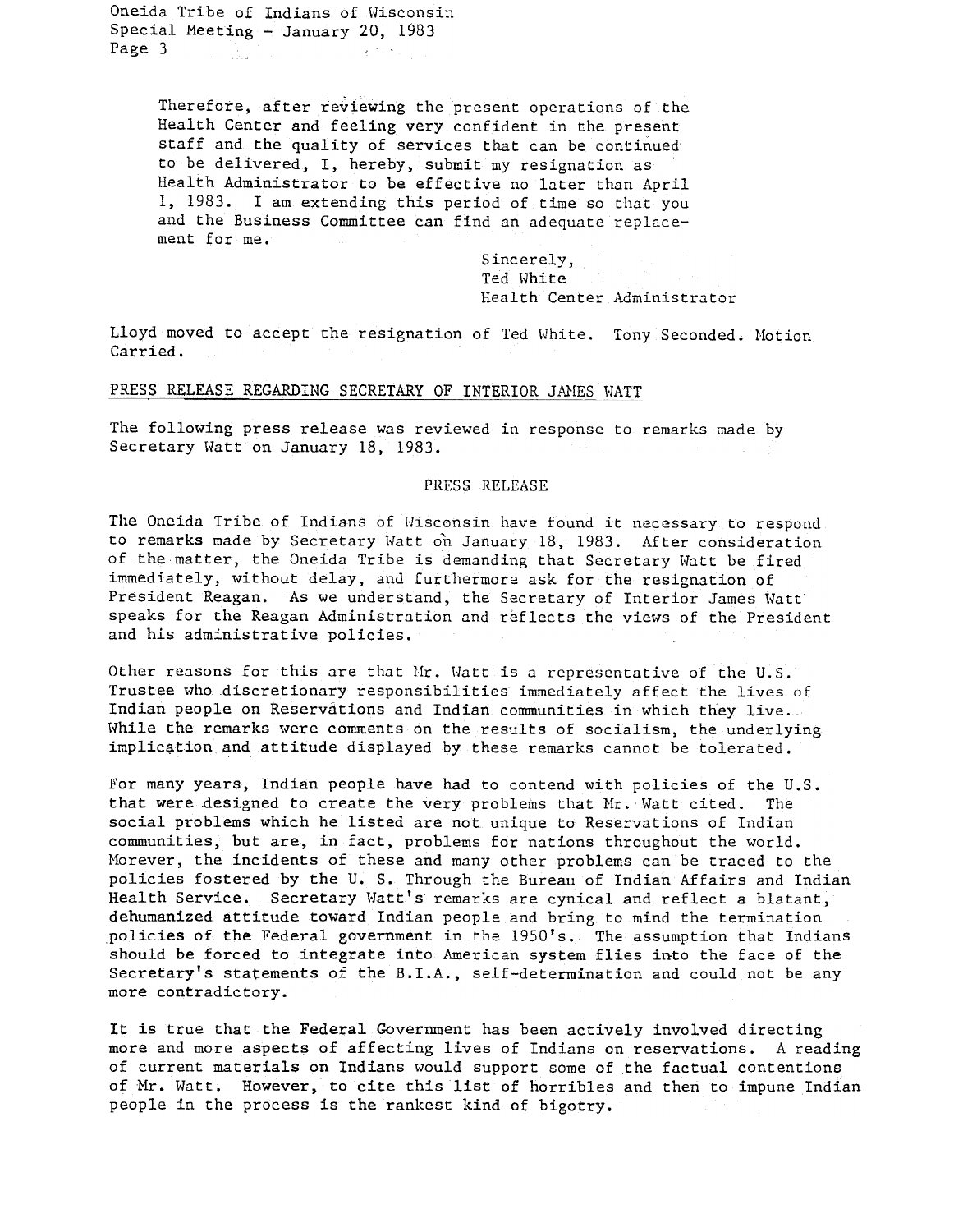Oneida Tribe of Indians of Wisconsin Special Meeting -January 20, 1983 Page 4  $285$ 

The comprehensive policies of Mr. Watt, as expressed by his actions and statements, show that he is dedicated to the exploitation of what he considers federal lands. His concept of federal lands includes the Reservations of federally recognized Indian tribes. Thus, though his statements shock the conscience of decent honest people, he uses the same statements to justify the right of federal government to control energy, water and other Indian resources, valued in billions of dollars. The water rights of Indians in western states has been a critical issue for Indian governments seeking self-determination and which the policies of Secretary Watt's administration has directly and deliberately undermined through failure to assist tribes in their attempts to secure water rights guaranteed by their treaties and upheld by the U~s. Supreme Court

The recent attempts to re-align and re-organize the Bureau for economic reasons have been soundly and unanimously rejected by Indian governments throughout the United States. Furthermore, it has not been general publicized that changes to the 638 self-determination grants to Indian tribes have become more stringent with more and more controls and bureaucracy being placed in the hands of the Secretary to the detriment of Indian governments and Indian people

In the areas of land claims as well, Indians have had to file suit in the Washington Federal District Court against Mr. Watt in order to protect valid land claims, and to prevent the arbitrary, administrative determination that these claims are without merit. The court in that case ordered the federal government to initiate corrective legislation, which has since occurred, or to file protective lawsuits on behalf of all Indians making claims. For these reasons, we feel that the presence of Mr. Watt, as one of the so-called trustees of the U. S., can only serve to discourage Indian people further from actively participating in their governm ts and their own self-determined efforts for economic control of the reservations.

The emotional damage that Mr. Watt has inflicted on Indian people is not so extensive as might be expected. Knowledgeable Indian people have been aware that the policies of Mr. Watt regarding Indian people are not only cynical, but actively oppose true self-determination. The ultimate insult of these remarks are not in the emotional response they have generated in the Indian reservations and communities, but in Mr. Watt's willingness to publicly declare this de facto policy.

In an earlier administration, Secretary of Agriculter Earl Butz made derogatory racial remarks about black people. The outrage of the U. S. demanded and received his resignation. The remarks of Mr. Watt here are even more damning to him and President Ronald Reagan. The outrage of American Indian people should be shared by all decent, and fair American citizens.

President Reagan and Mr. Watt should be removed immediately

Norbert Hill moved to approve this press release. Mark seconded. Motion Carried.

## RESOLUTION ON WATT'S RESIGNATION #1-20-83-AA

1

Mark Powless made a motion to adopt the following resolution

#### RESOLUTION NO. 1-20-83-AA

WHEREAS, the Oneida Tribe of Indians of Wisconsin is a Federal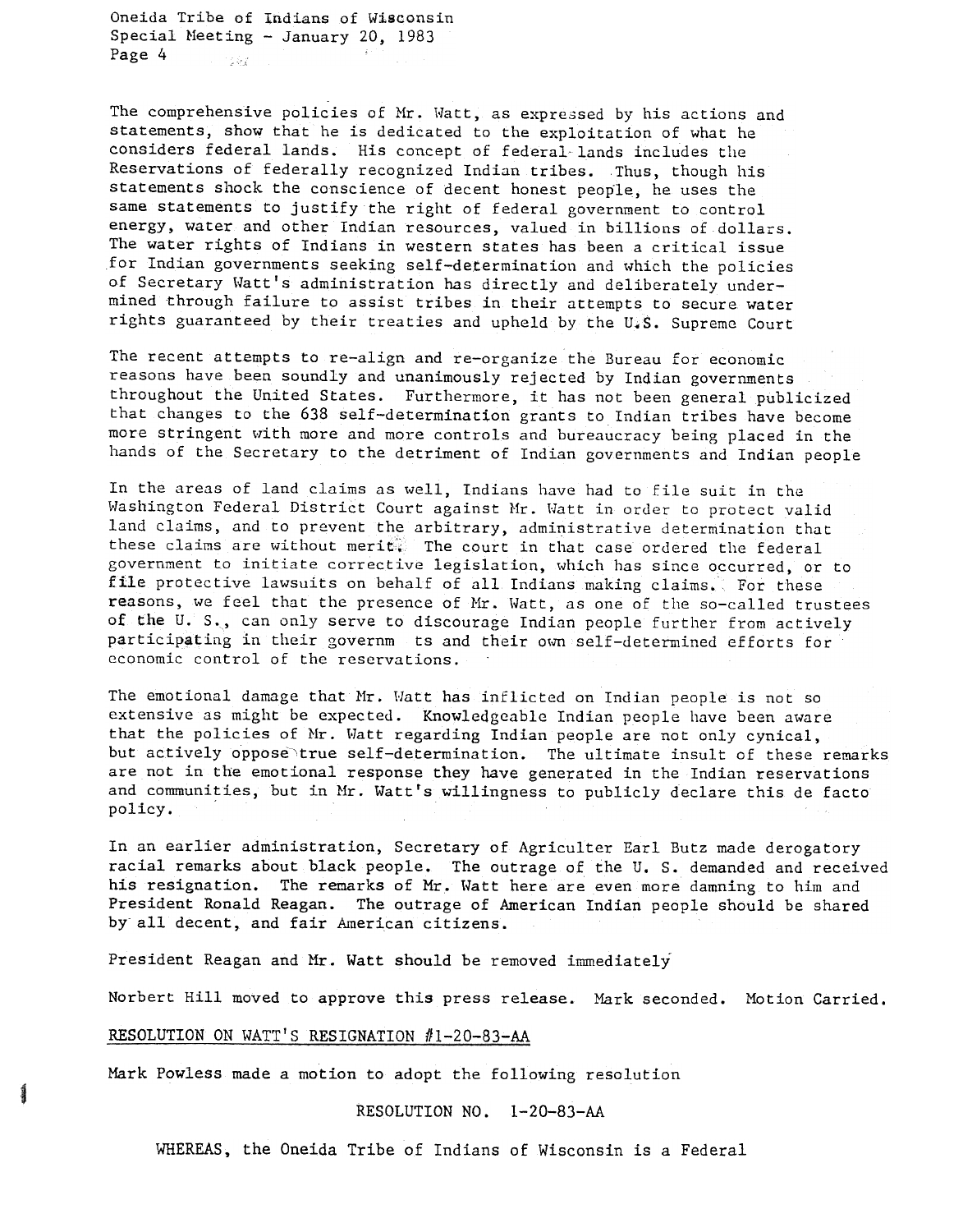Oneida Tribe of Indians of Wisconsin Special Meeting - January 20, 1983 Page 5  $\frac{1}{2}$ 

> Treaty Trihe and is federally recognized by the United States; and, WHEREAS, the governmental relationship between the Oneida Tribe of Indians of Wisconsin and the United States exists through the administration of the Department of Interior and where the legal relationship between the Department of Interior by its Secretary, appointed by President Reagan and approved by both houses of U. S. Congress, is an indispensable party to continue good relations between the Oneida government and the United States; and, WHEREAS, on January 18, 1983 in a publically televised interview, Secretary of Interior James Watt made public statements which falsely portray the social conditions of American Indians residing on their own lands; and, WHEREAS, these public statements have damaged the credibility of Indian Tribal Governments by the very "trustee" whose responsibility it is to assist in their governing functions. These statements have undermined and interfere with the good relations that Tribes have maintained with local governments, state governments and other organizations with which Tribes do business. NOW THEREFORE BE IT RESOLVED, that the Oneida Tribe of Indians of Wisconsin hereby demand the immediate resignation and removal of U. S. Secretary of Interior, James Watt. NOW THEREFORE BE IT ALSO RESOLVED, that the Oneida Tribe of Indians of Wisconsin hereby demand the immediate resignation and removal of U. S. President Ronald Reagan. BE IT FURTHER RESOLVED, that qualifications for this position as it relates to Indian affairs be developed by prior consultation with Indian governments.

with the corrections. Norbert Seconded. Motion Carri

..

At  $4:30$  P.M. the Chai man called a recess until  $4:00$  P.

# $5:00 P.M$

.<br>ئ , Dr. Kaylor, Dr. O'Donnell, Dr. Wood and Nursing Director Dorothy Welke arrived. The Business Committee had called a meeting with the Doctors and Nurse Welke to reinforce our support of the health services they are providing, also to discuss problems that they may be having and also discuss the future plans for the successful operation of the Health Center. The main concern is the Public Law 95-394 and how they are to handle the services at the Health Center.

The Doctor's were told that the Law is effective immediately and the Health Center has to comply at this point. The Tribe will have the Law Office look into the Law about the services that will be provided at the Health Center.

Loretta made a motion to have the Law Office review the regulations of P. L. 97-394 and get the Indian Health Services's interpretation and to work with and inform Dr. Kaylor, Ted White, Tony Utschig and that they contact the Bemidji Program Office, Contract Health Services Branch, either Winnifred Anderson or George LeFebre Tony seconded. the motion. Motion Carried.

at 6:00 P.M. Norbert moved to recess until 6:30 P.M. Kathy seconded. Motion Carried.